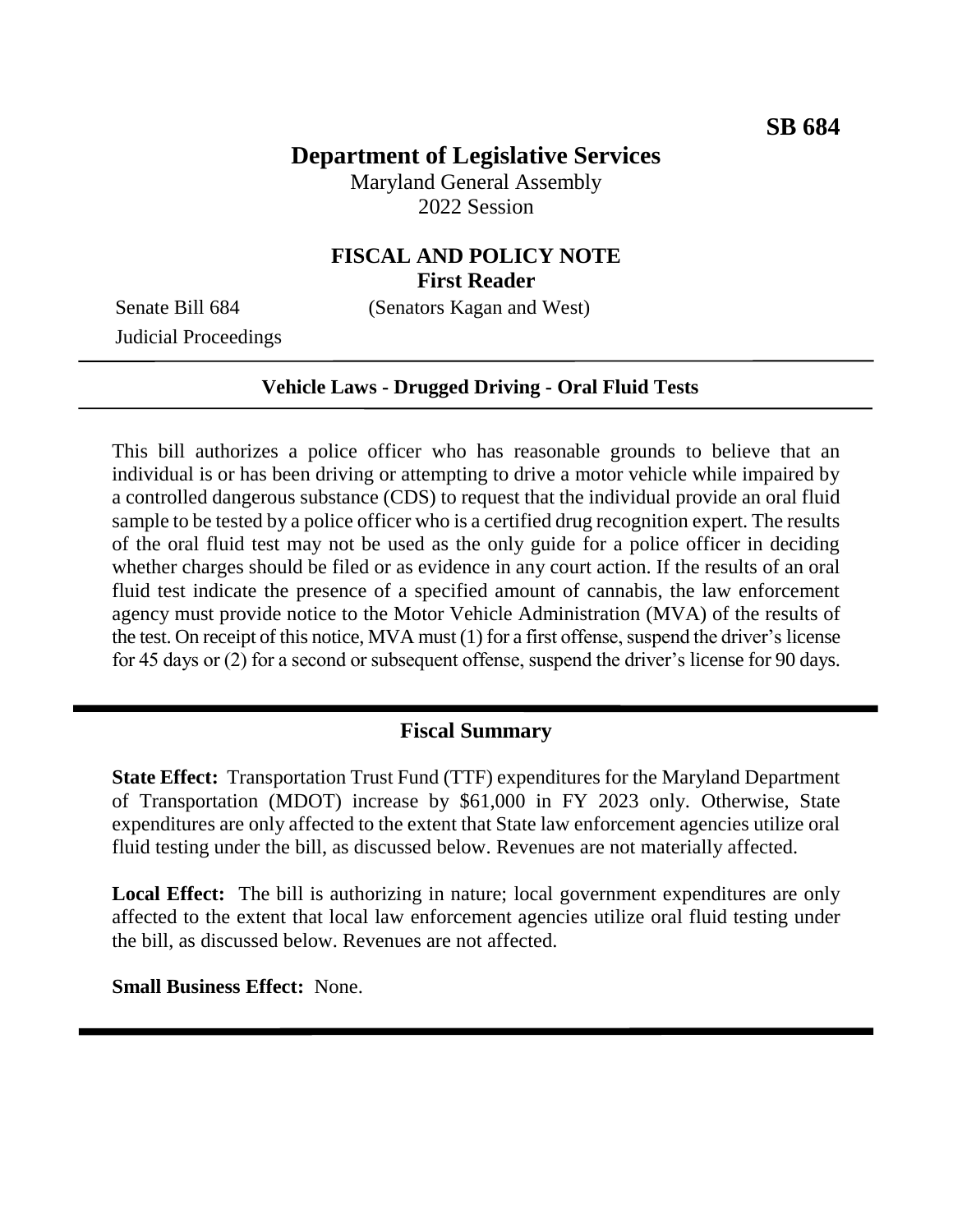## **Analysis**

**Bill Summary:** "Authorized device" means a screening instrument that (1) uses an instrumented analyzer in which the sample and reagents are mixed, assays performed, and results interpreted within the analyzer; (2) has the capacity to record and store the results internally; (3) is capable of accurately recording each CDS being tested; and (4) completes the testing process within 15 minutes after collection of the sample. "Oral fluid test" means a test done on an authorized device of the oral fluid of a driver who is the subject of a traffic stop for the purpose of detecting the presence of a CDS.

The police officer requesting the sample must advise the individual that neither providing the sample nor refusing to provide the sample will prevent or require subsequent blood testing under State law. A refusal to submit to a test of oral fluid is not a violation of the State implied consent law; however, providing an oral fluid sample does not relieve an individual from the obligation under State law to submit to a blood test if required under the State implied consent law. The bill further specifies that providing or refusing to provide an oral fluid sample is not admissible in evidence in any court action, and no evidence pertaining to an oral fluid test may be used in a civil action.

If an individual provides an oral fluid sample for testing, the police officer must advise the individual that the individual may request that the sample be submitted for additional laboratory confirmation of the results. If an individual submits to additional laboratory confirmation, the results of the laboratory confirmation are admissible as evidence in a criminal proceeding.

**Current Law:** A person who drives or attempts to drive a motor vehicle is deemed to have consented to take a test of breath or blood, or both, if the person is detained by a police officer on suspicion of committing an alcohol- and/or drug-related driving offense. However, a person may not be compelled to submit to a test to determine the alcohol or drug concentration of a person's blood or breath, unless there is a motor vehicle accident that results in death or a life-threatening injury to another person.

A person must submit to a test of blood or breath, or both, as directed by a police officer if the person is involved in a motor vehicle accident that results in death or life-threatening injury to another person and the police officer detains the person due to a reasonable belief that the person was driving or attempting to drive while:

- under the influence of alcohol or under the influence of alcohol *per se*;
- impaired by alcohol;
- impaired by drugs and/or drugs and alcohol; or
- impaired by a CDS.

SB 684/ Page 2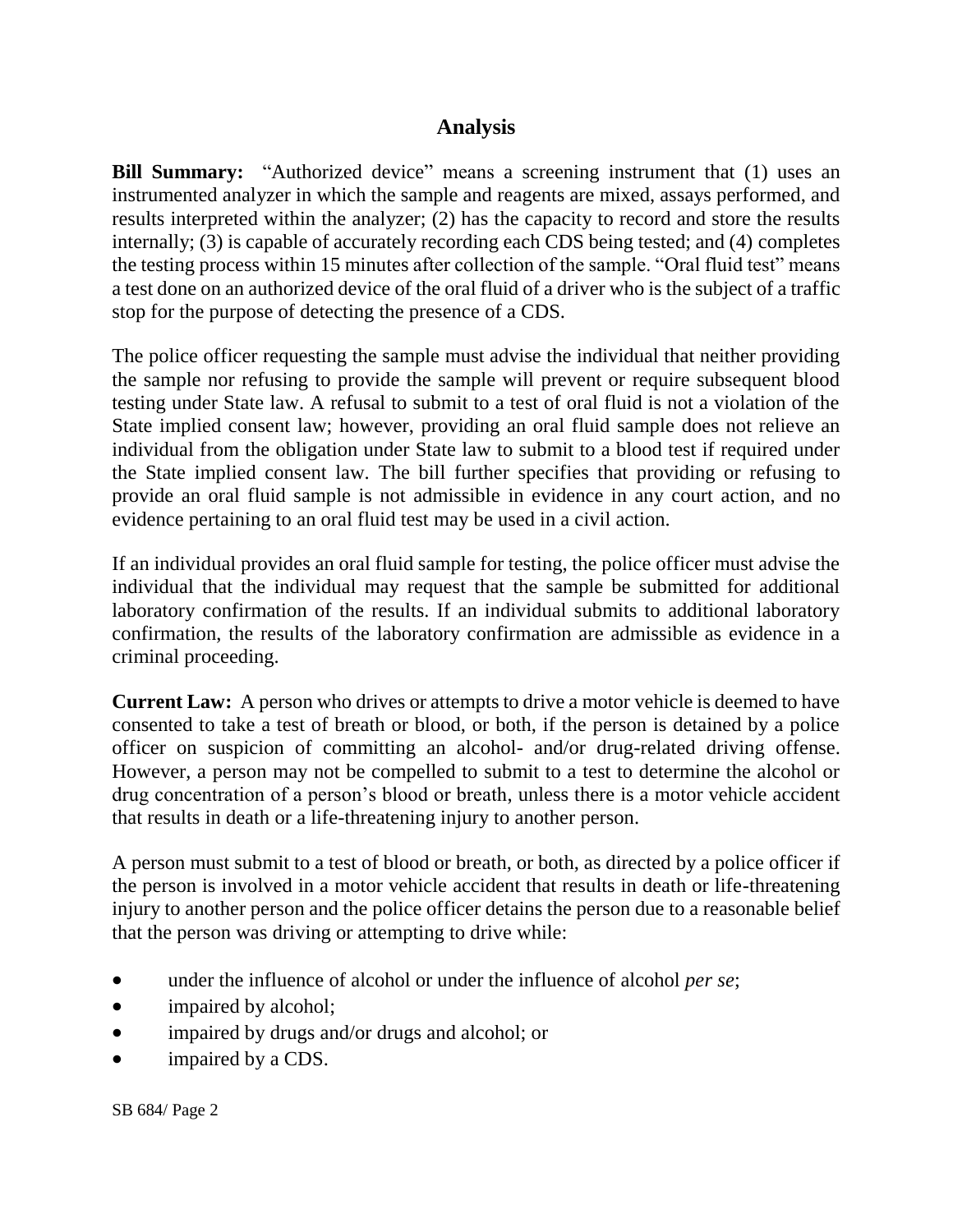In *Birchfield v. North Dakota*, 136 S. Ct. 2160 (2016), the U.S. Supreme Court determined that, absent exigent circumstances, a blood test cannot be administered without the consent of a suspected drunk driver unless a search warrant is obtained.

If a police officer directs that a person be tested, then the test must be administered by qualified personnel who comply with the testing procedures specified in statute. Medical personnel who perform the required tests are not liable for civil damages from administering the tests unless gross negligence is proved.

A police officer who stops a driver with reasonable grounds to believe that a violation of alcohol- and/or drug-related driving provisions has taken place must detain the person and request the person to take a test. The police officer must advise the person of the administrative sanctions that must be imposed for refusal to take a test and notice and hearing procedures.

A test for drugs or CDS is admissible as evidence. However, there are no evidentiary presumptions for impairment based on specific levels of drug or CDS content.

**State/Local Effect:** TTF expenditures for MDOT increase by \$61,000 in fiscal 2023 for one-time MVA programming changes to reflect the bill's license suspension requirements. Any license suspensions resulting from the bill are not expected to materially affect TTF revenues.

Otherwise, as noted above, the bill is authorizing in nature. State and local law enforcement agencies that choose to utilize oral fluid testing likely incur costs related to testing equipment, test kits, and laboratory confirmation testing. For context, local jurisdictions in the State have historically estimated costs associated with implementing oral fluid testing programs ranging from roughly \$10,000 to \$40,000 annually, depending on the number of tests performed.

## **Additional Information**

**Prior Introductions:** Bills with similar provisions were introduced in the 2016, 2017, and 2020 sessions. Mostly recently, SB 309 of 2020 passed the Senate as amended and was referred to the House Judiciary Committee, but no further action was taken. Its cross file, HB 808, received a hearing in the House Judiciary Committee, but no further action was taken.

### **Designated Cross File:** None.